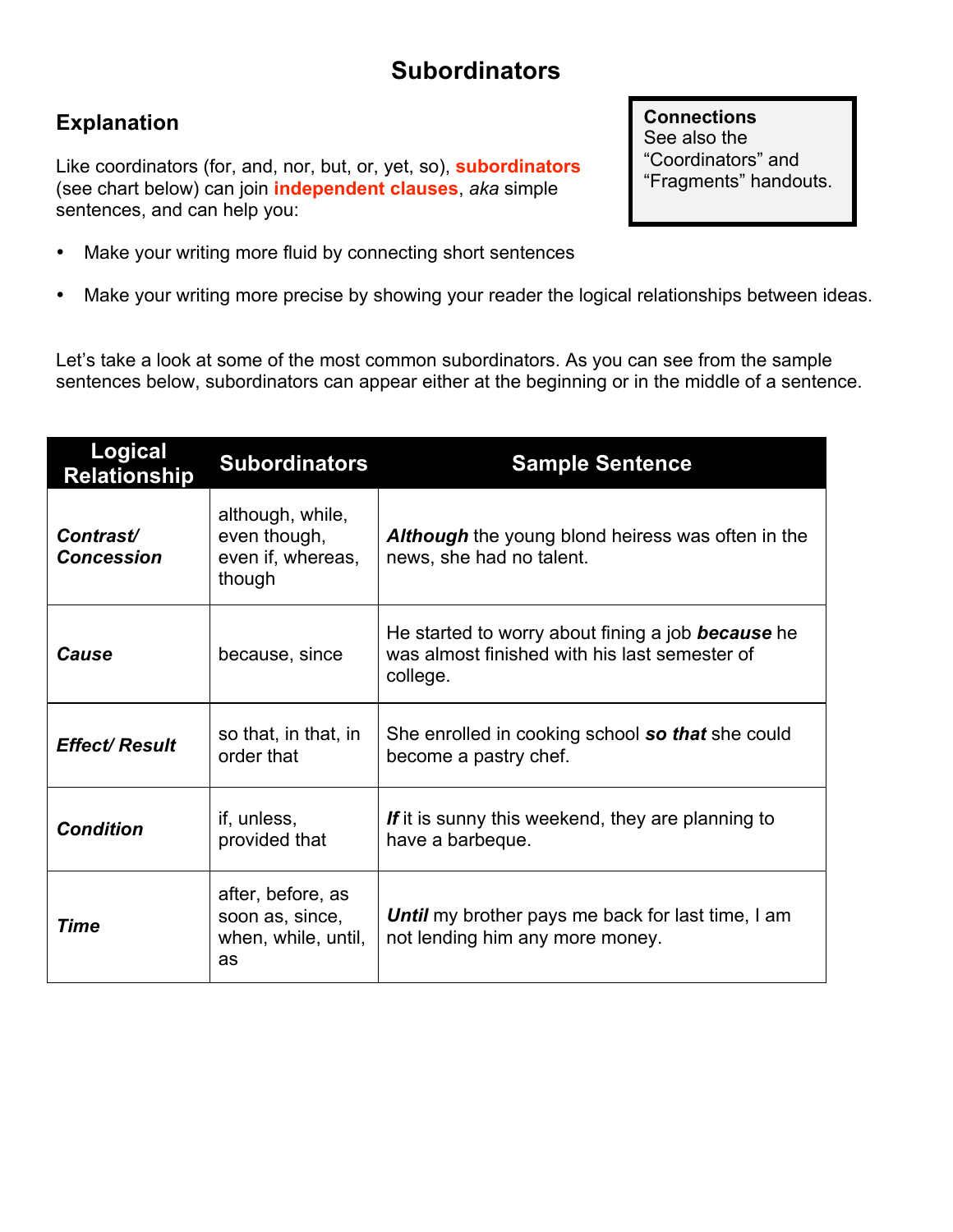## **Subordinators & Dependent Clauses (aka Subordinate Clauses)**

Joining two independent clauses with a subordinator transforms one of them—the one which begins with the subordinator—into a dependent clause. Even though this clause will still contain a subjectverb unit, it cannot stand alone as a sentence.

| <b>Independent Clause</b>                | <b>Dependent clause</b>                 |
|------------------------------------------|-----------------------------------------|
| (a complete sentence)                    | (no longer a complete sentence)         |
| The young blond heiress was often in the | Although the young blond heiress was    |
| news.                                    | often in the news                       |
| He was almost finished with his last     | Because he was almost finished with his |
| semester of college.                     | last semester of college                |

Dependent clauses pretending to be sentences are actually **fragments**, a grammar error you can read more about on the "Fragments" handout.

## **Subordinators & Emphasis**

Unlike coordinators, subordinators do not give equal emphasis to the ideas they connect; instead, the clause that begins with a subordinator—the dependent clause— receives less emphasis. Compare the following two sentences:

- Although he wanted to see the movie, Guillermo did not want to spend ten dollars.
- Although he did not want to spend ten dollars, Guillermo wanted to see the movie.

In the first sentence, the subordinator "although" de-emphasizes Guillermo's desire to see the movie; his reluctance to spend the money seems more important. In the second sentence, however, the subordinator "although" de-emphasizes Guillermo's reluctance to spend the money, and his desire to see the movie seems more important.

Be careful, then, when deciding where to place the subordinator—this placement can change the meaning of your sentence.

#### **Punctuation**

When a subordinator introduces a sentence, put a comma after the first clause.

• *After* she went to bed**,** she started to hear noises downstairs.

But if the subordinator comes in the middle of a clause, you don't need to set it off with a comma.

• She started to hear noises downstairs *after* she went to bed.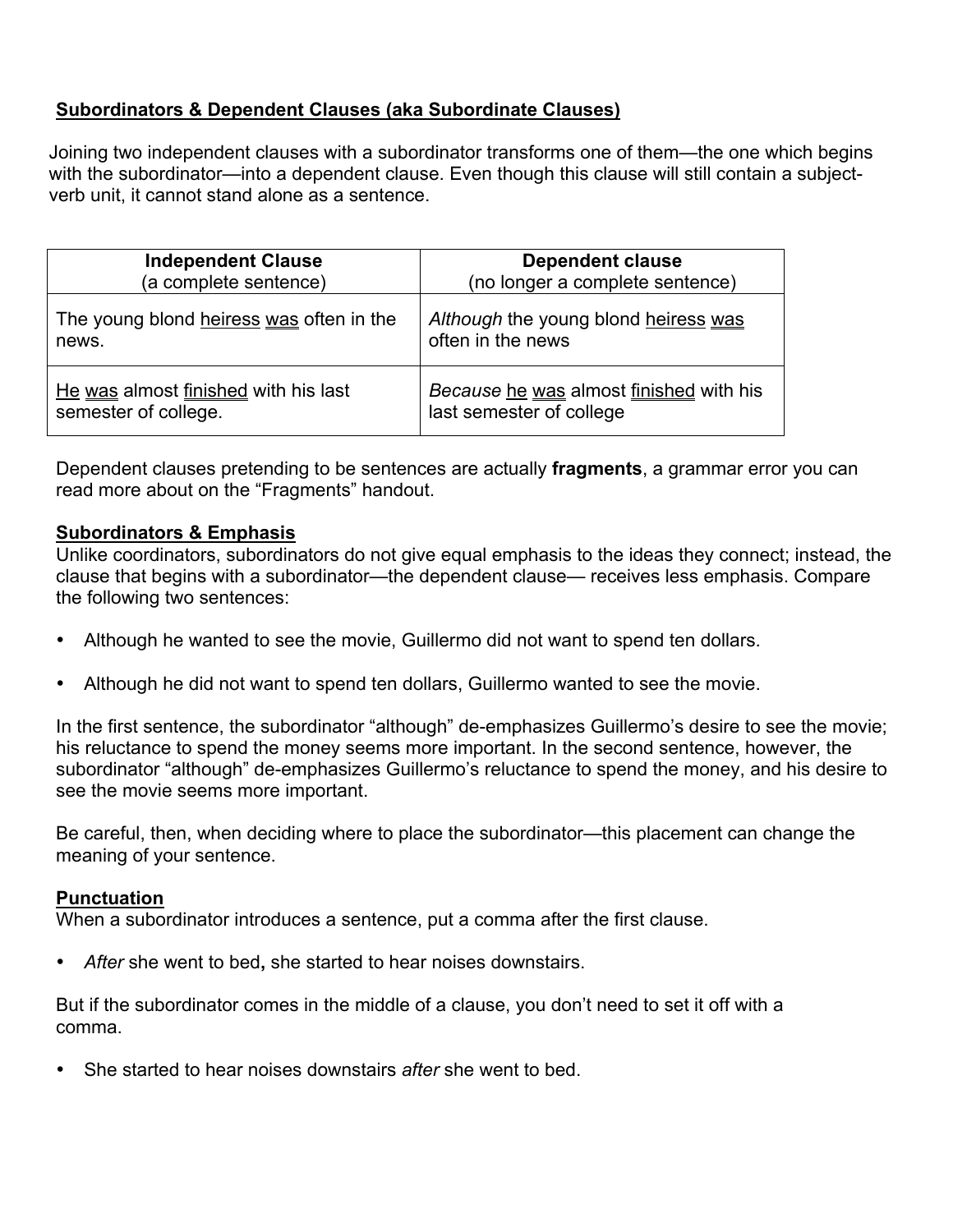# **Exercises**

**A)** Join the following sentences using an appropriate subordinator. For the first four sets of sentences, you'll see a hint about the logical relationship you should show.

**For example:** Some rodents and birds prey on cockroaches. Man is their biggest foe. [CONTRAST] While some rodents and birds prey on cockroaches, man is their biggest foe.

- 1. Cockroaches are a health menace to humans. They carry viruses and bacteria that result in diseases from hepatitis to salmonella. [CAUSE]
- 2. Humans try to defeat cockroaches. Cockroaches are very successful at surviving our attacks. [CAUSE]
- 3. Cockroaches are smaller than the humans who chase them. They have extremely fast responses and sensitive receptors. [CONTRAST/CONCESSION]
- 4. There is no food. Cockroaches subsist on glue, paper, and soap. [TIME]
- 5. They can't find glue, paper or soap. They can draw on their body stores for three months.
- 6. Cockroaches are really desperate. They will turn into cannibals.
- 7. Female Suriname cockroaches produce generation after generation of identical females. They are able to clone themselves.